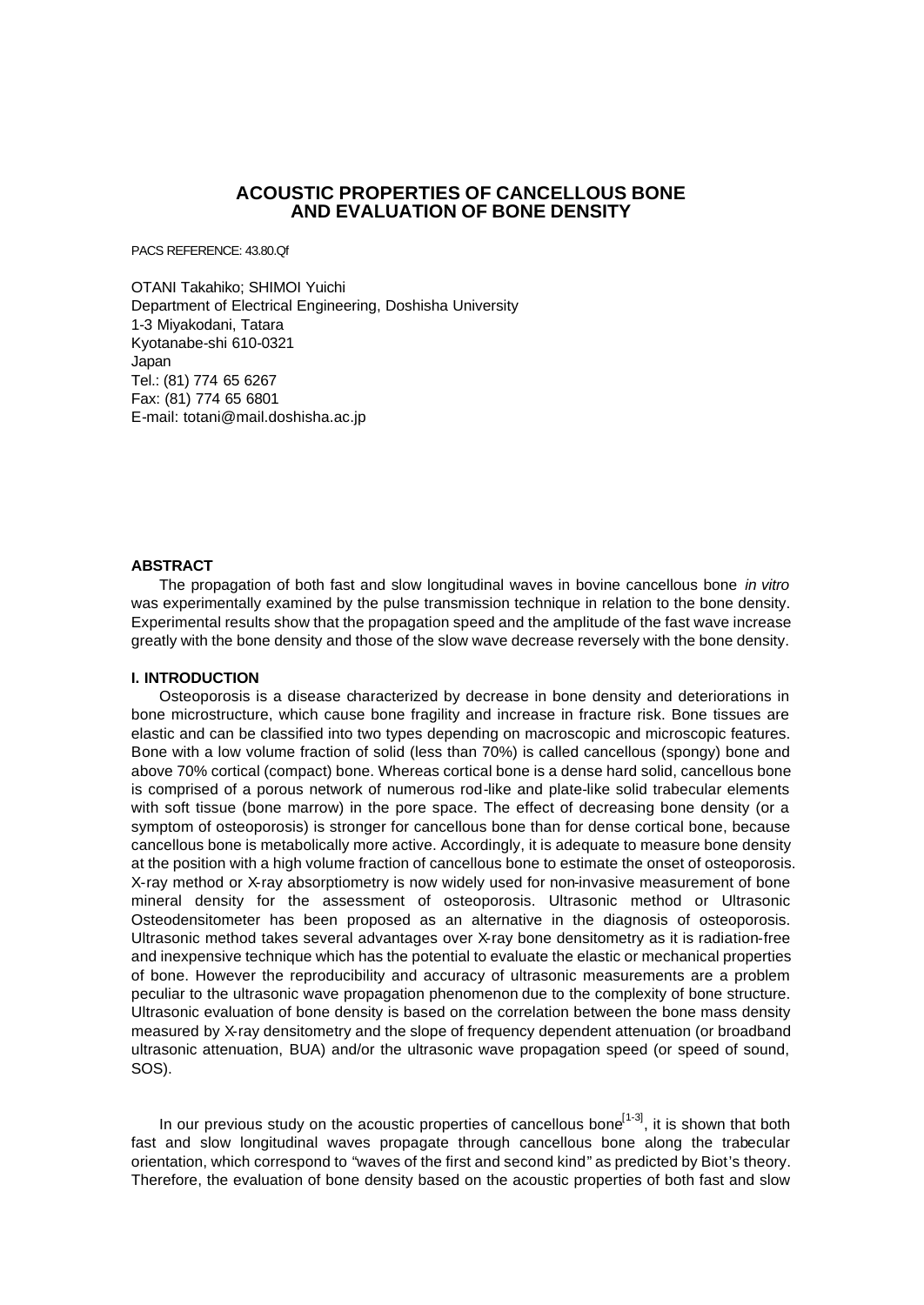waves is more reasonable than the conventional method by BUA and SOS. In the present study, the effects of the bone density (bone porosity) on the amplitude and the propagation speed of transmitted both fast and slow waves through bovine cancellous bone are experimentally examined.

## II. ULTRASONIC WAVE PROPAGATION IN CANCELLOUS BONE

### II.1. Biot's Equations

Maurice A. Biot initially proposed a general theory of elastic wave propagation in a system composed of a porous elastic solid saturated with a viscous fluid. Biot's theory is basically developed by considering a dynamic coupling between the solid and fluid, which is the relative motion of the fluid in the pore spaces to the solid frame. The average motion of the solid and fluid are separately described. The wave equations for compressional (longitudinal) waves are given  $as^{[4-6]}$ 

$$
\tilde{\mathbf{N}}^2 (H \mathbf{e} - C \mathbf{z}) = \frac{\mathbf{T}^2}{\mathbf{T}^2} (\mathbf{r} \mathbf{e} - \mathbf{r} \mathbf{z}), \tag{1}
$$

$$
\tilde{\mathbf{N}}^2(Ce - M\mathbf{z}) = \frac{\mathbf{T}^2}{\mathbf{T}t^2} (\mathbf{z}_f^*e - m\mathbf{z}) - \frac{F(\mathbf{z})\mathbf{h}}{k} \frac{\mathbf{T} \mathbf{z}}{\mathbf{T}t}.
$$
 (2)

Here,  $e$  is the dilatation of a volume element attached to the solid.  $\boldsymbol{x}$  is the fluid volume that flows into or out of that element called "increment of fluid content". The harmonic solutions of eq.(1) and (2) yield the dispersion relation for the longitudinal waves at high frequencies  $[4-7]$ 

$$
\begin{vmatrix} H/z - \mathbf{r} & C/z - \mathbf{r}_f \\ C/z - \mathbf{r}_f & M/z - \mathbf{arr}_f / \mathbf{r} \end{vmatrix} = 0
$$
 (3)

where  $z = v^2$ . Equation (3) has two roots corresponding to two speeds of propagation,  $v_{\text{fast}}$  and  $V_{slow}$ . Two longitudinal waves have the form as

$$
\mathbf{v}_{\text{fast}}^2
$$
\n
$$
\mathbf{v}_{\text{slow}}^2
$$
\n
$$
\mathbf{v}_{\text{slow}}^2
$$
\n
$$
\mathbf{v}_{\text{slow}}^2
$$
\n
$$
\mathbf{v}_{\text{slow}}^2
$$
\n
$$
\mathbf{v}_{\text{slow}}^2
$$
\n
$$
\mathbf{v}_{\text{slow}}^2
$$
\n
$$
\mathbf{v}_{\text{slow}}^2
$$
\n
$$
\mathbf{v}_{\text{slow}}^2
$$
\n
$$
\mathbf{v}_{\text{slow}}^2
$$
\n
$$
\mathbf{v}_{\text{slow}}^2
$$
\n
$$
\mathbf{v}_{\text{slow}}^2
$$
\n
$$
\mathbf{v}_{\text{slow}}^2
$$
\n
$$
\mathbf{v}_{\text{slow}}^2
$$
\n
$$
\mathbf{v}_{\text{slow}}^2
$$
\n
$$
\mathbf{v}_{\text{slow}}^2
$$
\n
$$
\mathbf{v}_{\text{slow}}^2
$$
\n
$$
\mathbf{v}_{\text{slow}}^2
$$
\n
$$
\mathbf{v}_{\text{slow}}^2
$$
\n
$$
\mathbf{v}_{\text{slow}}^2
$$
\n
$$
\mathbf{v}_{\text{slow}}^2
$$
\n
$$
\mathbf{v}_{\text{slow}}^2
$$
\n
$$
\mathbf{v}_{\text{slow}}^2
$$
\n
$$
\mathbf{v}_{\text{slow}}^2
$$
\n
$$
\mathbf{v}_{\text{slow}}^2
$$
\n
$$
\mathbf{v}_{\text{slow}}^2
$$
\n
$$
\mathbf{v}_{\text{slow}}^2
$$
\n
$$
\mathbf{v}_{\text{slow}}^2
$$
\n
$$
\mathbf{v}_{\text{slow}}^2
$$
\n
$$
\mathbf{v}_{\text{slow}}^2
$$
\n
$$
\mathbf{v}_{\text{slow}}^2
$$
\n
$$
\mathbf{v}_{\text{slow}}^2
$$
\n
$$
\mathbf{v}_{\text{slow}}^2
$$
\n
$$
\mathbf{v}_{\text{slow}}^2
$$
\n
$$
\mathbf{v}_{\text{slow}}^
$$

The terms H, Cand M are generalized elastic coefficients deduced by Biot and expressed in terms of the bulk moduli of the solid  $K_s$ , the pore fluid  $K_f$ , the bulk modulus  $K_b$  and the shear modulus **and** the skeltal frame and the porosity  $\mathbf{L}^{[4\text{-}7]}$ . According to Gibson, the bulk modulus  $K_b$  and shear modulus **mo**f the skeltal frame of cancellous bone are expressed as a function of porosity **b**[8].

$$
K_b = \frac{E_s (1 - \mathbf{D})^n}{3(1 - 2\mathbf{m}_b)},
$$
\n(5)

$$
\frac{E_s(1 - D)^n}{2(1 + m_b)},
$$
\n(6)

where  $E_s$  is the Young's modulus of the solid bone,  $\mathbf{m}_b$  is the Poisson's ratio of the skeltal frame and  $n$  is a variable depending on the geometrical structure of the cancellous bone. In terms of the porosity **b** and the density of the solid  $\mathbf{r}_5$  and fluid  $\mathbf{r}_6$  the total density r of the fluid-saturated medium is given by

$$
\mathbf{r} = (1 - \mathbf{b}) \mathbf{r}_s + \mathbf{f} \mathbf{r}_f. \tag{7}
$$

The term **a** is the structure factor, and is obtained from the relation determined by Berryman<sup>[9,10]</sup>:

$$
a = 1 - r(1 - 1/\bar{B})
$$
 (8)

where r being a variable determined from a microscopic model of the solid frame moving in the fluid.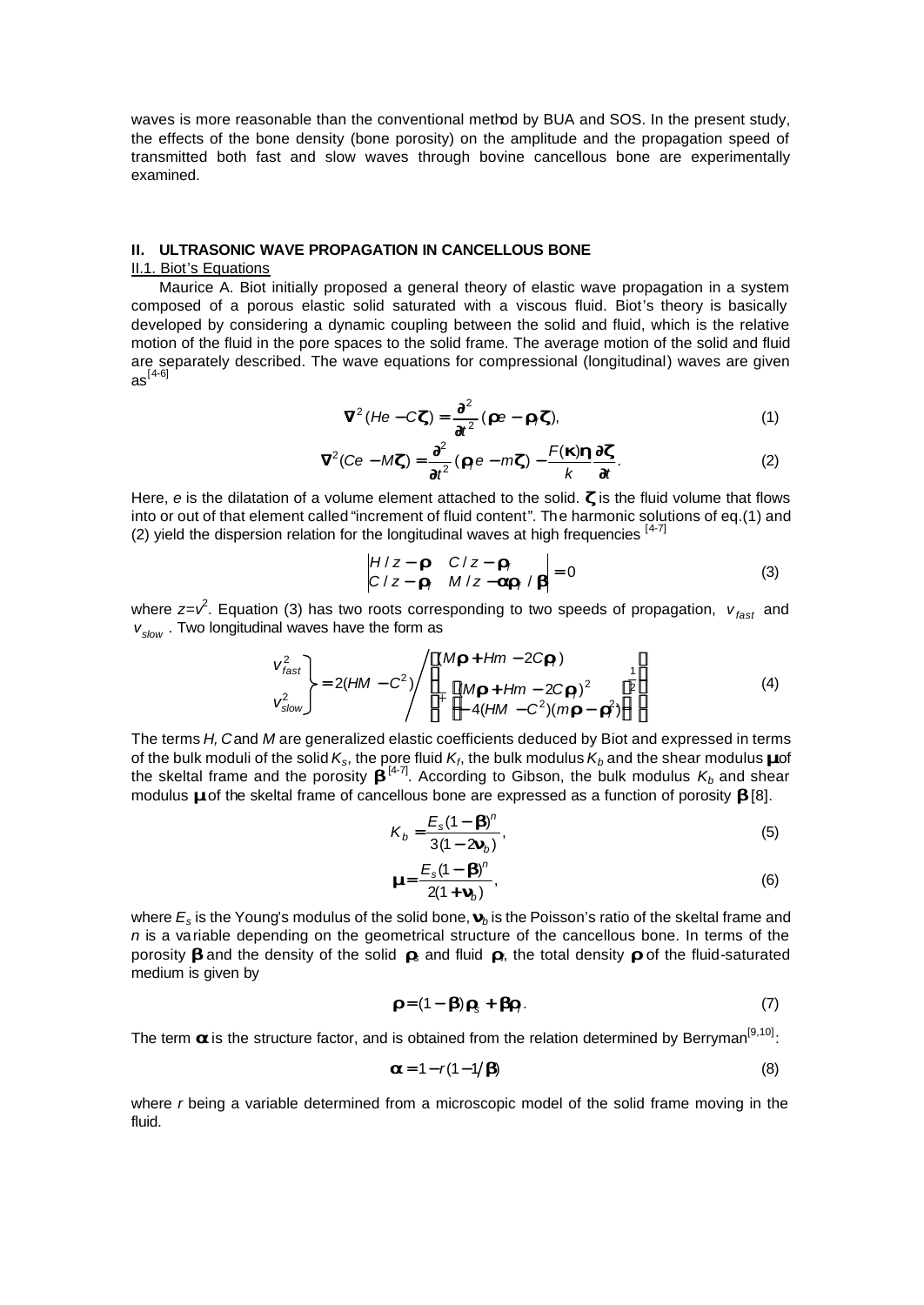## **II.2. Experimental Results**<sup>[1]</sup>

The experimental arrangement for transmission of ultrasonic pulse is shown in Fig.1. Cancellous bone specimens, 20-30 mm in size and 9 or 7 mm thickness, were cut from the distal epiphysis of bovine femora, with soft tissue *in situ.* A single sinusoidal pulse wave of 1 MHz, transmitted by a wide band PVDF transmitter, was used in order to observe the fast and slow waves separately. Figure 2 shows the pulsed waveform travelling in water, which is applied to the specimens. Figure 3 shows typical waveforms travelling through the cancellous bones in the direction of trabecular alignment. Figure 3(a) is a waveform for the high density  $(2.1200 \text{ kg/m}^3)$ specimen and (b) is a low density  $(22.120 \text{ kg/m}^3)$ . In both Fig.3(a) and (b), the fast and slow longitudinal waves can be clearly observed in the time domain. As the density increases (*i.e.*, as the volume fraction of the solid bone increase), the amplitude of the fast wave becomes greater. At the same time, the amplitude of the slow wave decreases. Accordingly, it can be deduced that the fast wave is associated with solid core in cancellous bone, and the slow wave with the propagation in soft tissue.





**Figure 1.** Experimental arrangement for transmission of ultrasonic pulse.

**Figure 2.** Pulsed waveform traveling in water.



Figure 3. Pulsed waveform traveling through cancellous bone: (a) high density; (b) low density

The propagation speeds and attenuations of the fast and slow waves were measured using pulse spectrum analysis. Figure 4 shows the propagation speeds of the fast and slow waves in cancellous bone at 1 MHz as a function of porosity **b**. The speed of the fast wave varies from 2700 to 2200 m/s as the porosity increases. The slow wave remains constant at about 1400 m/s, which is close to the propagation speed of 1450 m/s in bone marrow. Thus the ultrasonic properties of the soft tissue in cancellous bone can be expected to be similar to the bone marrow, and it can be therefore assumed that the slow wave is mainly dominated by soft tissue. The propagation speed 2200-2700 m/s of the fast wave is much slower than the propagation speed 3400-4200 m/s of cortical bone (solid bone). This can be explained by the fact that the cancellous bone is not solid but has a spongy or porous structure.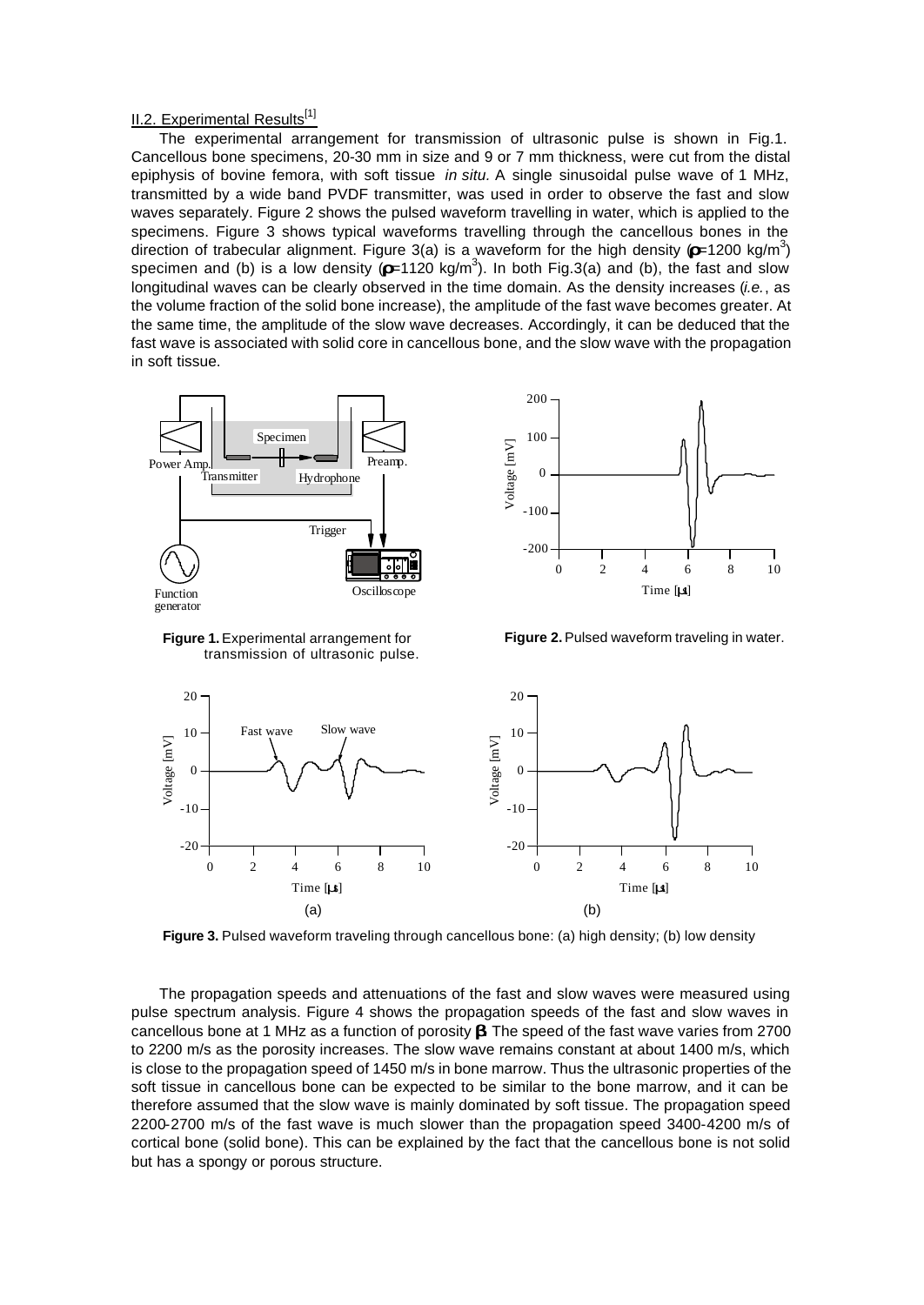

**Figure 4.** Propagation speeds of fast and slow waves in cancellous bone at 1 MHz as a function of porosity *b.*



**Figure 5.** Propagation speeds of fast and slow waves in cancellous bone at a porosity of *b*=0.81 as a function of frequency.



**Figure 6.** Attenuation of fast and slow waves in cancellous bone at three porosity of  $\mathbf{D} = 0.75$ , 0.81 and 0.83 as a function of frequency.

Figure 5 shows the frequency dependence of the propagation speeds for a specimen of porosity **b**=0.81 (density r=1140 kg/m<sup>3</sup>). No data for the fast wave at frequencies over 1.5 MHz was obtained because the weak amplitude of the signal made further measurement difficult. In Fig.5, the propagation speeds of both the fast and slow waves are considered nondispersive in the range 0.5-5 MHz. Figure 6 shows the attenuation for the three specimens of *b*=0.75, 0,81 and 0.83 (density  $\blacktriangleright$  =1200, 1140 and 1120 kg/m<sup>3</sup>). From Fig.6(a) it can be seen that the attenuation of the fast wave at porosity *b*=0.75, 0.81 and 0.83 are about the same. The attenuation of the slow wave (Fig.6(b)) increases with frequency and the variation of the slow wave with the porosity *b* is large. The attenuation in cortical bone and bone marrow were also obtained as about  $5.0 \times 10^{-2}$ [neper/mmMHz] and 1.3×10<sup>-2</sup> [neper/mmMHz]. Both the fast and slow waves in cancellous bone show much higher attenuation than the bulk wave in cortical bone (**x**=1960 kg/m<sup>3</sup>) or bone marrow (*r*=930 kg/m<sup>3</sup> ). Accordingly, both the fast and slow waves are attenuated not only by the solid core or soft tissue component in the cancellous bone but also by the porous structure of the cancellous bone.

### **III. BONE DENSITY AND ULTRASONIC WAVE TRANSMISSION THROUGH CENCELLOUS BONE**

In Fig.6 of the ultrasonic wave attenuation in cancellous bone, the attenuation of the fast wave is almost independent of the bone density. However, observed pulse waveforms through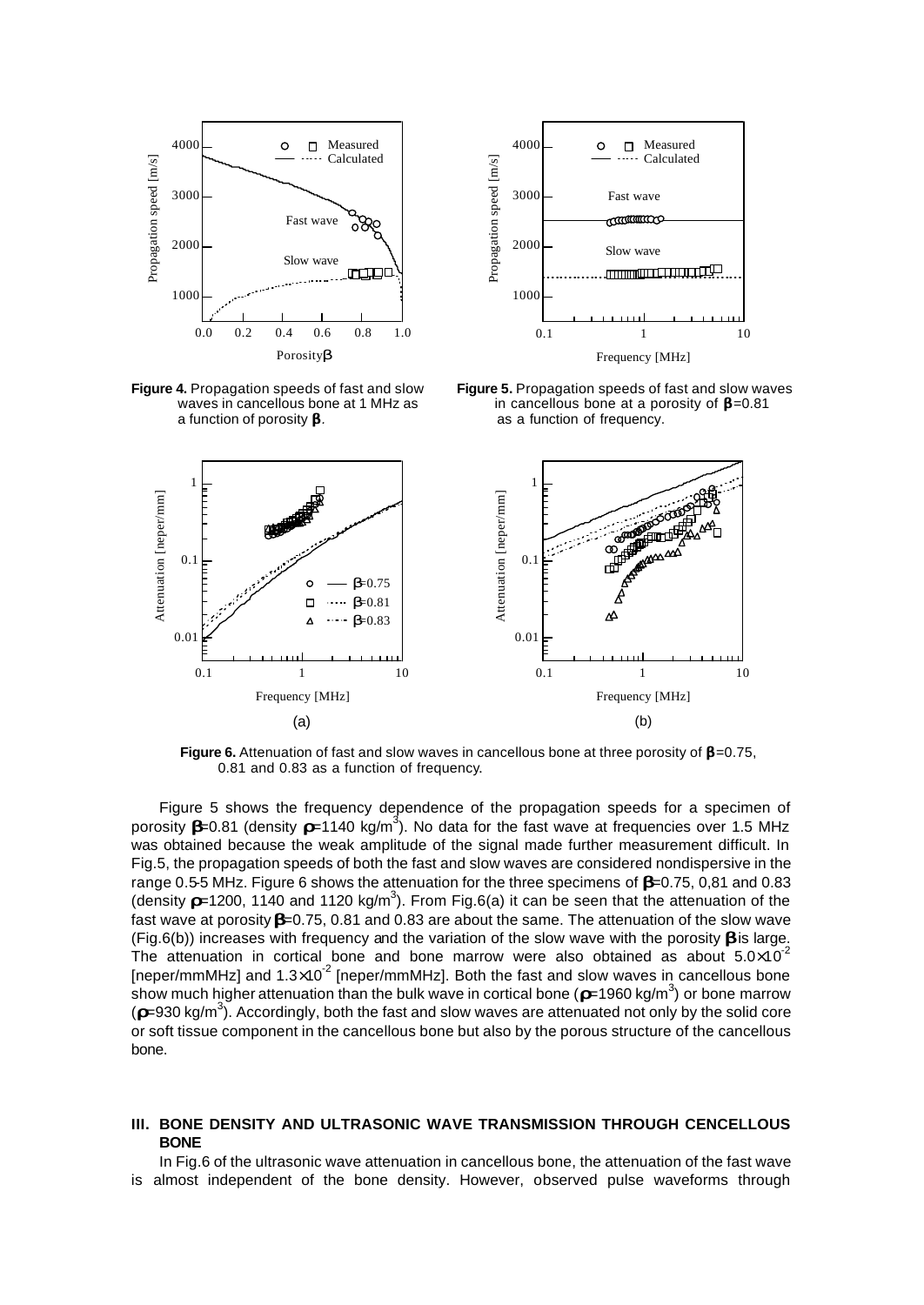cancellous bone in Fig.3 show that the amplitude of the fast wave becomes greater as the bone density increases. The fact that the fast wave is associated with porous solid core in cancellous bone and the slow wave with soft tissue in the pore space, means the cancellous bone as an acoustic medium has two different characteristic impedances for the fast wave and for the slow wave. The characteristic impedance for the fast wave is essentially dominated by the mass of solid core (bone density) and the characteristic impedance for the slow wave is dominated by the soft tissue. Consequently, the transmission coefficient of the fast wave is strongly dependent on the bone density of the cancellous bone. Thus, it would be deduced that the amplitude of transmitted fast wave depends greatly on the transmission coefficient at the boundary of cancellous bone or on the bone density, and that the amplitude of the slow wave depends mainly on the attenuation coefficient of cancellous bone. As for the propagation speed through cancellous bone, the dependence on bone density is high for the fast wave and very small for the slow wave as shown in Fig.3.

The amplitudes and propagation speeds of the fast and slow waves through cancellous bone *in vitro* were measured in a water tank. A focused PVDF transmitter was driven by a single sinusoidal impulse voltage of 50 V peak to peak with a frequency of 1 MHz. Pulse waves propagating through the water/specimen/water system was detected by a wide band non focused PVDF hydrophone and the output was amplified by a 40 dB preamplifier. A cancellous

bone specimen of about 10 mm thickness was cut from the distal epiphysis of bovine femur with soft tissue *in situ* as shown in Fig.7. The specimen was mounted between the transmitter and the hydrophone at normal incidence. Ultrasonic wave path was scanned in an area of 15×15 mm and transmitted waves were measured at 1 mm intervals or 225 points. The scanned area was taken in the nearly middle region of the specimen, where the trabecular alignment was approximately parallel to the thickness direction or the direction of ultrasonic wave propagation. The local bone density corresponding to the measured points was obtained by use of a micro focus X-ray CT system. The dependence of measured peak to







**Figure 8.** Amplitude and propagation speed of the fast wave through bovine cancellous bone as a function of bone volume fraction.



**Figure 9.** Amplitude and propagation speed of the slow wave through bovine cancellous bone as a function of bone volume fraction.